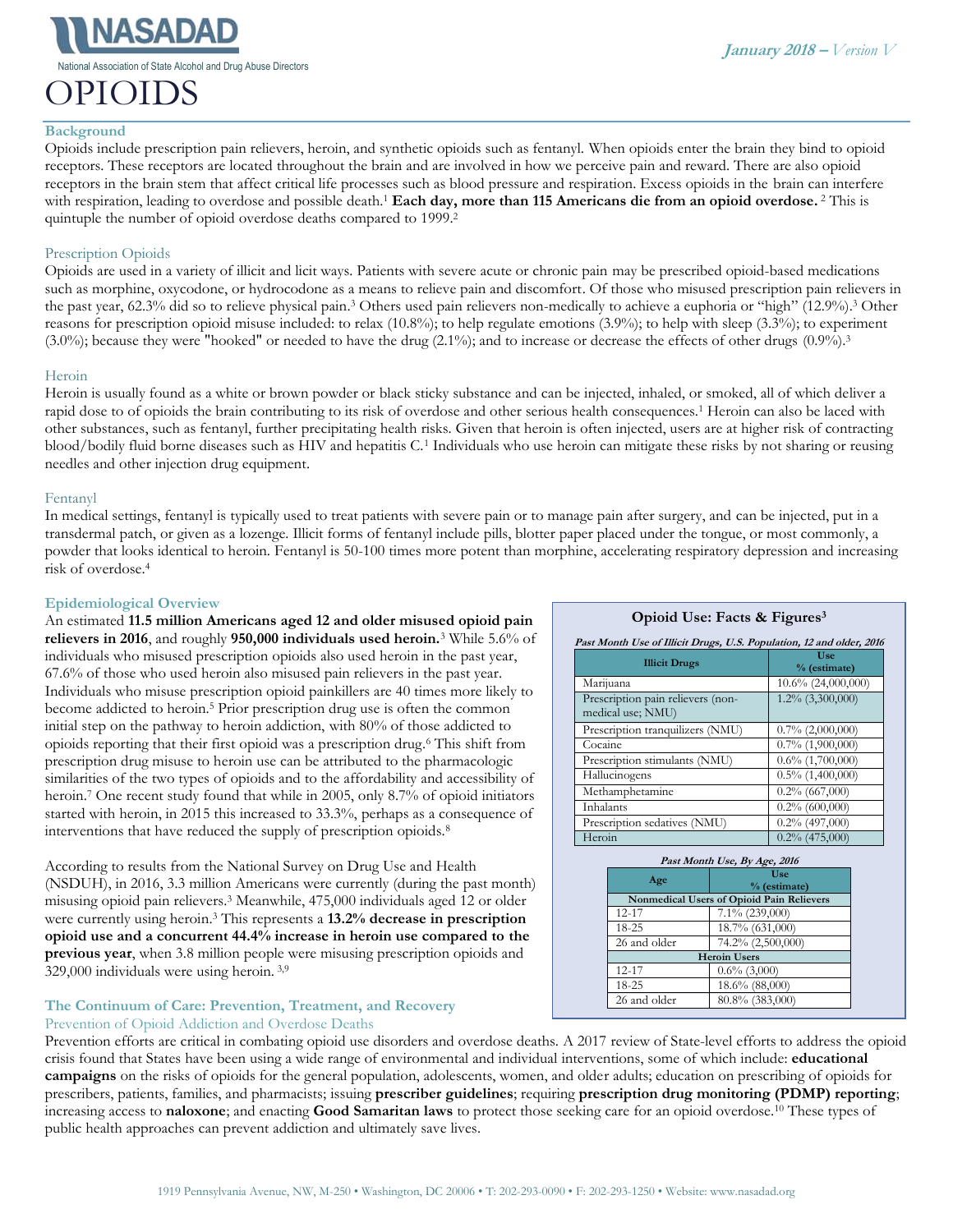

National Association of State Alcohol and Drug Abuse Directors

# Snapshot of Some Initiatives to Address the Opioid Crisis9, 25, 26

- ➢ **Education**: a primary prevention method used to raise awareness of the risks associated with opioid misuse and addiction. Educational efforts may be for the general public or tailored to specific populations, such as adolescents or pregnant women.
- ➢ **Provider Guidelines**: offering standardized education to health care providers about the safe prescribing of opioids.
- ➢ **Medication-Assisted Treatment (MAT)**: expanding access to the use of medications (methadone, buprenorphine, and naltrexone) in the treatment of opioid addiction in conjunction with counseling.
- ➢ **Naloxone**: increasing availability of this U.S. Food and Drug Administration (FDA)–approved medication that is safe and effective at reversing overdose from opioids.
- ➢ **Prescription Drug Monitoring Programs (PDMPs)**: operationalizing PDMPs to collect, monitor, and analyze electronically transmitted data on prescribing and dispensing as submitted by pharmacies and dispensing providers. PDMPs help prescribers identify whether or not their patients are "doctor shopping"visiting different physicians to obtain multiple opioid prescriptions.
- ➢ **Good Samaritan laws**: providing criminal immunity for victims and witnesses who act in good faith to seek or give medical assistance when they believe an overdose is occurring.
- ➢ **Prescription drug take back:** providing a safe means of disposing of unused prescription drugs.
- ➢ **Peer recovery support services**: utilizing peer support workers who have been successful in recovery to help others become and stay engaged in the recovery process and reduce the likelihood of relapse.
- ➢ **Recovery housing**: offering safe and healthy environments that support residents in their recovery, and that ease the transition towards independent living.

## Medication-Assisted Treatment

Treatment plans should be based on individual patient needs and include the full spectrum of clinically appropriate care (e.g.; comprehensive screening and assessment, detoxification, cognitive behavioral therapy, contingency management), access to appropriate settings (e.g.; outpatient, residential, therapeutic community), and adequate lengths of stay.

Medication-assisted treatment (MAT) is one intervention that should be available to all patients with opioid use disorders. There are three FDA-approved medications to treat opioid dependence: methadone, buprenorphine (including implant and injectable), and naltrexone (oral and extendedrelease injectable). They are each available in various clinical settings, including regulated opioid treatment programs (methadone, buprenorphine, naltrexone) and physicians' offices (buprenorphine, naltrexone). Use of these medications in conjunction with counseling has been shown to be effective in treating opioid dependence,<sup>11-13</sup> with long-term maintenance on these medications providing the highest rates of sustained abstinence.14,15 Additional research on methadone and buprenorphine has shown associations with improved social functioning, reduced infectious disease transmission, reduced criminal activity, and reduced overdose risk.<sup>16</sup> In 2013, NASADAD approved a policy statement supporting the use of medications in treatment.<sup>17</sup>

## Importance of Naloxone in Saving Lives

Opioid overdose is a serious risk for anyone who uses opioids because the resulting respiratory depression and can be fatal. The Centers for Disease Control and Prevention (CDC) found that there were more than **63,000 drug overdose deaths—42,249 of which were attributed to an opioid—in 2016**, and deaths involving synthetic opioids like fentanyl increased 88% per year from 2013 to 2016.<sup>2,18</sup> Naloxone is a prescription medication that is used to reverse the effects of an opioid overdose. Making naloxone available for bystanders and first responders, as well as in emergency departments, can save lives.<sup>19-21</sup> In 2014, NASADAD approved a policy statement supporting strategies to prevent overdose deaths.<sup>22</sup>

## Benefits of Recovery Support

With appropriate treatment and recovery support services, individuals with an opioid use disorder can enter into recovery. The Substance Abuse and Mental Health Services Administration (SAMHSA) defines recovery as, "a process of change through which individuals improve their health and wellness, live self-directed lives, and strive to reach their full potential." <sup>23</sup> There are four dimensions of recovery: health, home, purpose, and community. <sup>23</sup> Recovery support services, such as peer support services and recovery housing, can improve all of these dimensions in a person's life as they seek recovery from opioid addiction.

## **The Role of State Alcohol and Drug Authorities in Prevention, Treatment, and Recovery**

State Alcohol and Drug Authority Directors design, manage, and evaluate the publicly funded substance use disorder prevention, treatment, and recovery system in each State. State Directors provide leadership by promoting standards of care, evidence-based services, and continuous quality improvement innovations. State Directors also ensure that public dollars are dedicated to programs that work through the use of performance data management and reporting, contract monitoring, corrective action planning, on-site reviews, and technical assistance.

## **Key Federal Programs and Agencies**

SAMHSA's **Substance Abuse Prevention and Treatment (SAPT) Block Grant** is a formula grant awarded to every State and Territory. The SAPT Block Grant accounts for an estimated 65% of State Alcohol and Drug Agencies' expenditures on prevention.<sup>24</sup> SAPT Block Grant funds enable more than 1.5 million Americans to receive treatment annually. In addition, more than 10.8 million Americans received SAPT Block Grant-funded prevention services in individual-based

programs, and more than 260 million (duplicated count of persons) were served in population-based programs in 2017. <sup>24</sup> In the same year, at discharge from block grant-funded programs, 69% of clients demonstrated abstinence from illegal drug use, 84% were abstinent from alcohol use, 88% had stable housing, and 93% had no arrests. Congress appropriated \$1,858,079,000 for the SAPT Block Grant in FY 2017.

The 21st Century Cures Act, enacted in December 2016, authorized the **State Targeted Response to the Opioid Crisis Grant program**. This two-year grant program, administered by SAMHSA, aims to increase opioid use disorder prevention, treatment, and recovery services. In April 2017, grants were awarded to State alcohol and drug agencies via a formula that is based on unmet need for opioid use disorder treatment as well as drug overdose deaths. Congress appropriated \$485 million in FY 2017 for this program.